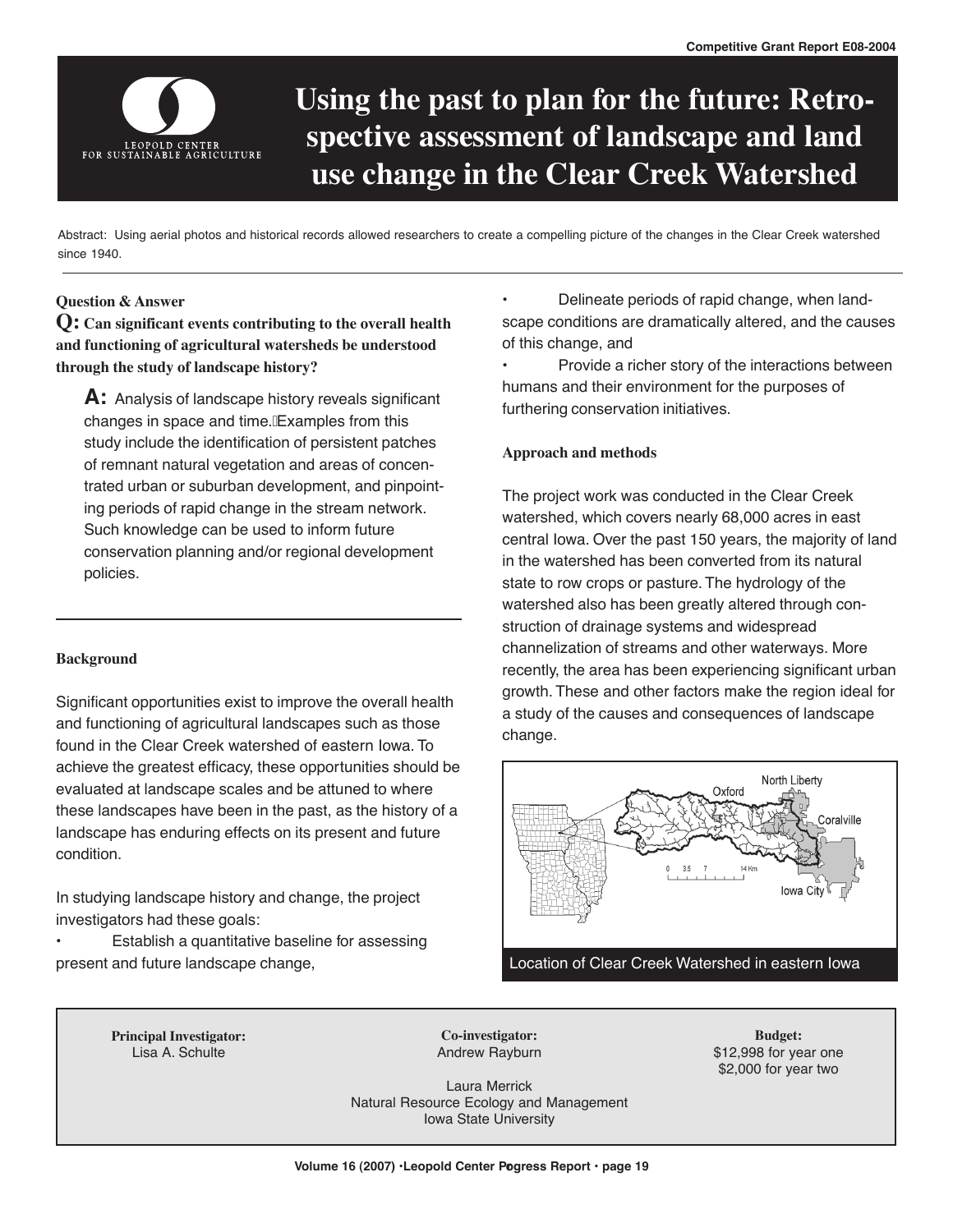The primary data source for the analysis was historical aerial photography. The researcher team scanned, georeferenced, and digitized landscape features from the aerial photos of Clear Creek watershed at four times; on or about 1940, 1960, 1980, and 2002. (The earliest dated aerial photos of the watershed were from 1938.)

Other historic data were incorporated to enhance the story of landscape change (in particular, the persistence of patches of remnant natural areas), including maps from historical state atlases and the original public land surveys conducted in the mid-1800s.

#### **Results and discussion**

Analyses conducted by the team quantified important ecological and social processes that occurred in the watershed, including:

- A continuous decline in agricultural cover, coupled with concomitant increases in urban and forest cover,
- A decrease in steam sinuosity over time as stream flow patterns have been altered, and
- An increase in housing density near urban areas and along road corridors, but declines elsewhere in the Clear Creek watershed.

While nearly the entire native habitat found in the watershed has been converted to agriculture or developed for housing and commercial uses, the project team also found locations that apparently have remained in a more natural

condition since 1840 when the area was first settled by Euro-Americans. Depending on the ecological characteristics (such as the degree of degradation) of these remnant natural patches, they may play important watershed conservation roles in terms of habitat provision, water quality, and recreation.

By 1940, the landscape outside of these remnant patches already had been modified extensively. Since then, crop cover has declined, while forest and urban cover have increased. The present day watershed continues to be dominated by agricultural land use, yet the observed increases in both urban and forest cover (particularly since 1980) suggest that these cover types may become more common within the watershed in the future.

Stream sinuosity, one component of the broader suite of hydrological modifications to the watershed since settlement began, declined dramatically between 1940 and 1963. This decline may have had enduring effects on water quality and riparian habitat within Clear Creek.

Housing density has increased dramatically from 1940 to 2002, with an especially rapid rate of increase seen in the last two decades. Urbanization of formerly rural landscapes has been observed throughout the Midwest, and this trend has been linked to ecological and social changes with potential to further alter Midwestern agricultural landscapes.

## **Conclusions**

Declines in main channel stream sinuosity observed from 1940 to1963 have persisted in the present-day landscape, although project results hint that sinuosity may be increasing slightly in recent decades. Urbanization most likely will continue to be an important driving force of landscape change, particularly increases in rural housing density that have the potential to further fragment and transform rural regions within the watershed.

The results of the research demonstrate that considerable landscape change occurred within the Clear Creek watershed between 1940 and 2002. The results are consistent with other studies of changes in Midwestern landscapes during the  $20<sup>th</sup>$  century and provide an example of a Midwestern agricultural landscape that is dynamic both in space and time.